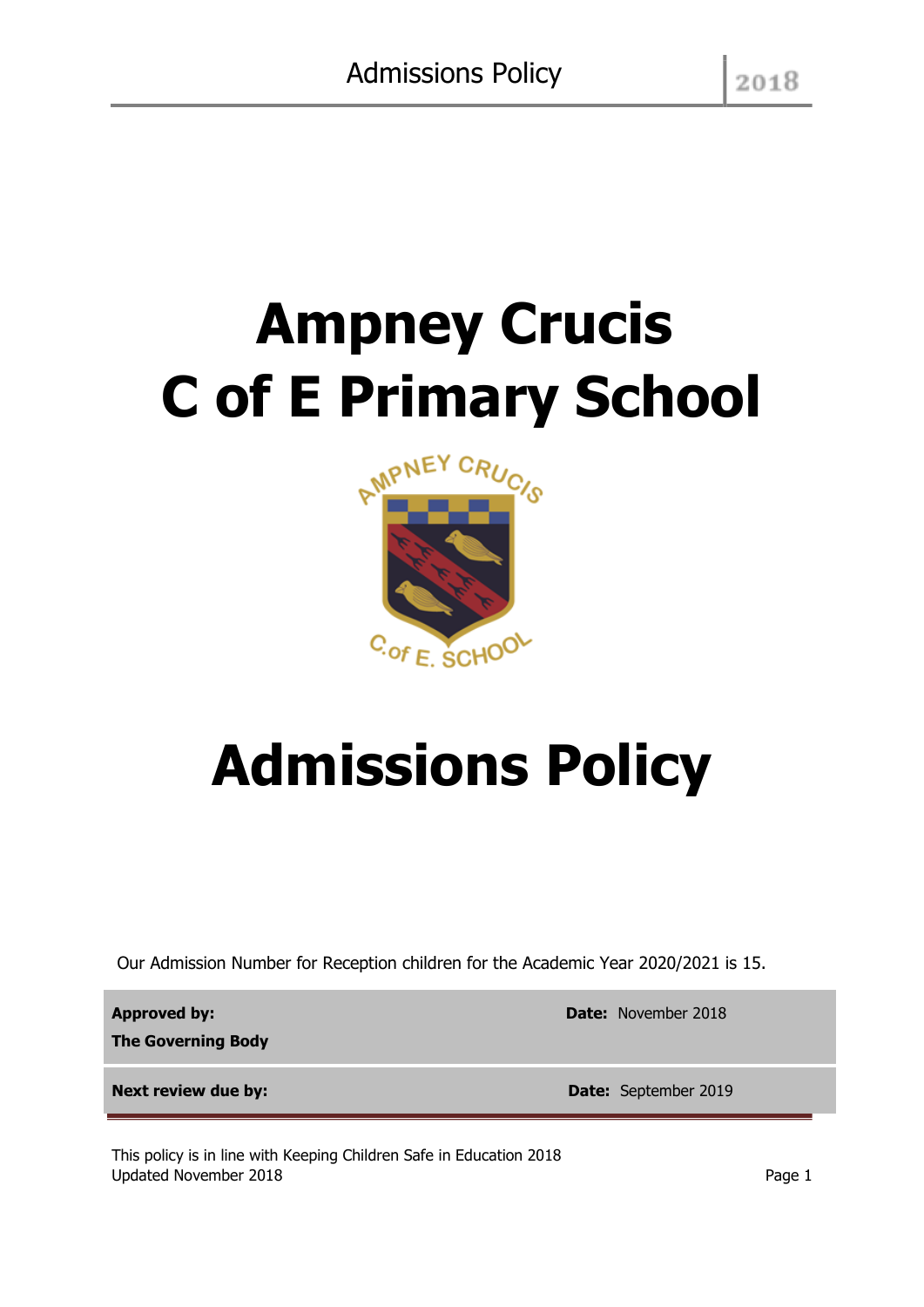# **The Governors are pleased to review requests for admission against the following criteria in priority order:**

# 1. **Children in Public Care - 'Looked After Children' and Adopted Children previously looked after / in care.**

A 'looked after child' ( a ) or a child who was previously looked after but immediately after being looked after became subject to an adoption ( b ) child arrangements order (residency order) ( c ) or special guardianship order ( d ).

- a. A 'looked after child' is a child who is (a) in the care of a local authority, or (b) being provided with accommodation by a local authority in the exercise of their social services functions (see the definition in Section 22(1) of the Children Act 1989) at the time of making an application to a school. In Gloucestershire, such children are referred to as Children in Care.
- b. This includes children who were adopted under the Adoption Act 1976 (see section 12 adoption orders) and children who were adopted under the Adoption and Children's Act 2002 (see section 46 adoption orders).
- c. Under the provisions of s.12 of the Children and Families Act 2014, which amend section 8 of the Children Act 1989, residence orders have now been replaced by child arrangements orders.
- d. See Section 14A of the Children Act 1989 which defines a 'special guardianship order' as an order appointing one or more individuals to be a child's special guardian (or special guardians).

# 2. **Children who have a sibling attending the school and who will continue to do so when the younger child is admitted.**

For this purpose, sibling refers to brother or sister, half brother or sister, adopted brother or sister, step brother or sister, or the child of the parent/carer's partner as well as children who are brought together as a family by a same sex civil partnership. In every case, the child must be living in the same family unit at the same address, at the time of application.

# 3. **Children of families living in the ecclesiastical parishes of Ampney Crucis, Ampney St. Peter, Ampney St. Mary, Harnhill, Driffield, Barnsley, Down Ampney and Poulton.**

(The local Rector can be contacted in the event of clarification of parish boundaries being needed).

This policy is in line with Keeping Children Safe in Education 2018 Updated November 2018 **Page 2** and the Updated November 2018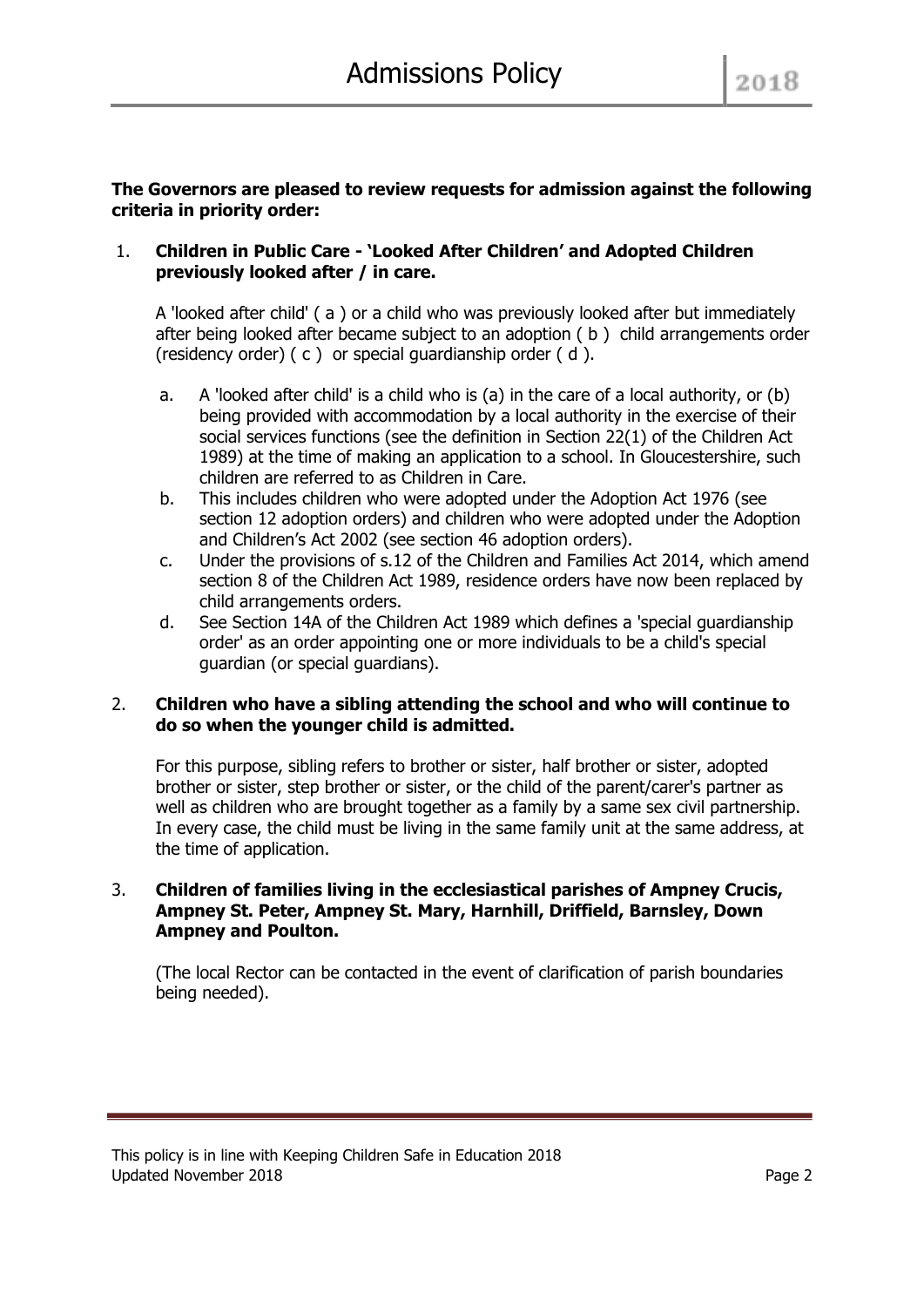#### 4. **Children of families whose parents are active members of a local Church of England church in the above parishes, but who do not live in the above parishes.**

We define a family to be active members of the church if the family attends church at least 6 times a year. A letter of support from the minister will be required.

#### 5. **Children of families whose parents are active members of a local church that is a member of Churches Together in England, in the above parishes, but who do not live in the above parishes.**

We define a family to be active members of the church if the family attends church at least 6 times a year. A letter of support from the minister will be required.

# 6. **Children of families who live outside the above parishes**.

In the event of over-subscription in any of the categories above, places will be offered to children with the strongest geographical claim, measured in a straight line from the ordnance survey point of the child's home address (including flats) to the ordnance point of the school, using the Local authority's computerised measuring system, with those living closer to the school receiving higher priority.

#### **Tie-Break Situation**

Where any particular category at points 1-6 is over-subscribed, criterion 7 (strongest geographical claim based on straight line distance) will be used to determine which child will be offered a place.

In the event of a tie between two or more children when applying criterion 7 where there are not enough places available to offer all children a place at the school, a process of random allocation will be followed by the Governing Body.

# **Right of Appeal**

In the event of a child being refused a place there is a right of appeal to an independent appeal process. Details of this process can be obtained from the School.

# **Special Educational Needs and Disability (SEND)**

The school is required to admit a child with a statement of Special Educational Needs or Disability or an EHC (Educational Health Care plan) that names the school, even if the school is full.

#### **Waiting Lists**

If the school is oversubscribed, a waiting list will be held until at least  $31<sup>st</sup>$  December of the school year of admission. With each additional child added, the list will be ranked again in line with our over-subscription criteria.